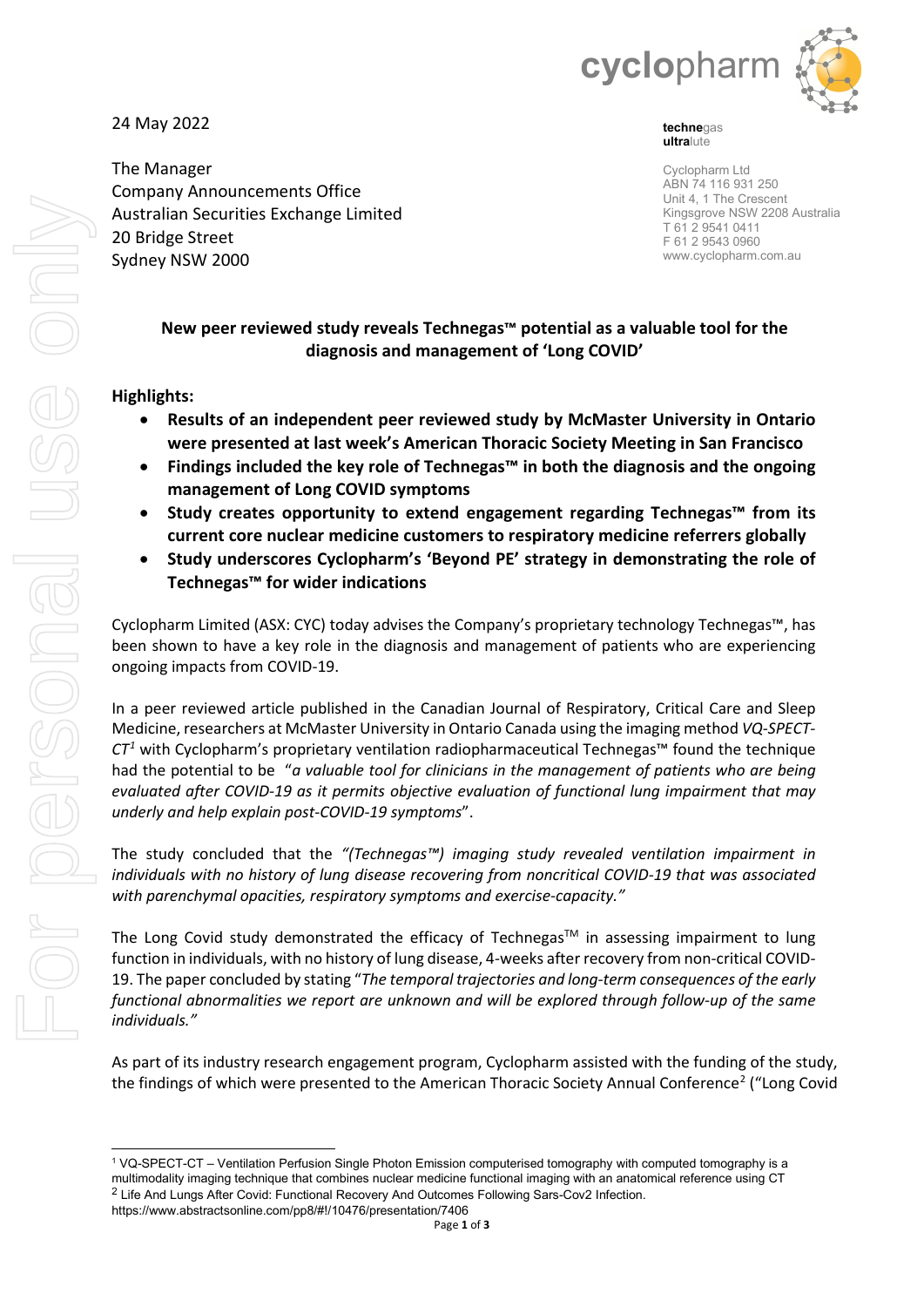Study") on 17 May 2022 and subsequently published in the Canadian Journal of Respiratory, Critical Care, and Sleep Medicine<sup>[3](#page-1-0)</sup>.

The authors highlighted the utility of Technegas<sup>™</sup> in the study by stating "*Technegas™ is a widely available and guideline supported nuclear medicine ventilation imaging agent that behaves in a gas*like manner because of its small particle size permitting peripheral penetration and alveolar *deposition.*"

As previously outlined<sup>[4](#page-1-1)</sup>, Cyclopharm's Beyond PE strategy is designed to develop new functional lung diagnostic applications and new business growth opportunities by expanding the use of Technegas™ beyond the diagnosis and management of Pulmonary Embolism. To drive this strategy, the Company is supporting several studies and pilot clinical trials targeted at respiratory medical referrers and researchers. The strategy includes supporting studies into the use of Technegas™ in the diagnosis and patient management of alternative disease states, such as Long COVID, COPD<sup>[5](#page-1-2)</sup>, asthma and lung cancer, for the purpose of underpinning substantial increases in the use of Technegas™ globally.

Cyclopharm Managing Director and CEO, James McBrayer, said, "We believe the outcomes of this Long COVID study, utilising existing installed infrastructure, support the tremendous potential of Cyclopharm's Beyond PE strategy and the ability of the Technegas<sup>TM</sup> technology to offer meaningful benefits to clinicians and patients managing the ongoing impacts of COVID 19 infections."

"A recent paper published by the USA Center for Disease Control<sup>[6](#page-1-3)</sup> estimated that the proportion of people with COVID-19 to go on to experience post-COVID conditions can vary from 13.3% at one month or longer after infection; 2.5% at three months or longer, based on self-reporting; to more than 30% at 6 months among patients who were hospitalised.''

"This Long COVID study by McMaster University presented at the American Thoracic Society Annual Conference and published in the Canadian Journal of Respiratory, Critical Care and Sleep Medicine last week are examples of how Cyclopharm is delivering on its strategy to promote the benefits of TechnegasTM directly to Respiratory Medicine referrers beyond our traditional Nuclear Medicine customers. It also underscores our Beyond PE initiatives in the diagnosis and patient management of chronic conditions. Expansion into indications such as Long COVID, COPD, asthma and lung cancer will support substantial value creation for Cyclopharm's shareholders."

### [ENDS]

This ASX announcement was approved and authorised for release by James McBrayer, Managing Director, CEO and Company Secretary.

**For more information, please refer to our website a[t www.cyclopharm.com](http://www.cyclopharm.com/) or contact:**  Mr James McBrayer Managing Director, CEO and Company Secretary Cyclopharm Limited T: +61 (02) 9541 0411

(https://doi.org/10.1080/24745332.2022.2054047)

<span id="page-1-0"></span><sup>&</sup>lt;sup>3</sup> Ventilation and perfusion abnormalities following recovery from noncritical COVID-19, Canadian Journal of Respiratory, Critical Care, and Sleep Medicine, 20 June 2022, DOI: 10.1080/24745332.2022.2054047

<span id="page-1-1"></span><sup>4</sup> Cyclopharm Limited, Preliminary Final report, Release via the ASX on 27, Feb 2019.

<span id="page-1-2"></span><sup>5</sup> COPD – Chronic Obstructive Pulmonary Disease

<span id="page-1-3"></span><sup>6</sup> https://www.cdc.gov/coronavirus/2019-ncov/long-term-effects/index.html